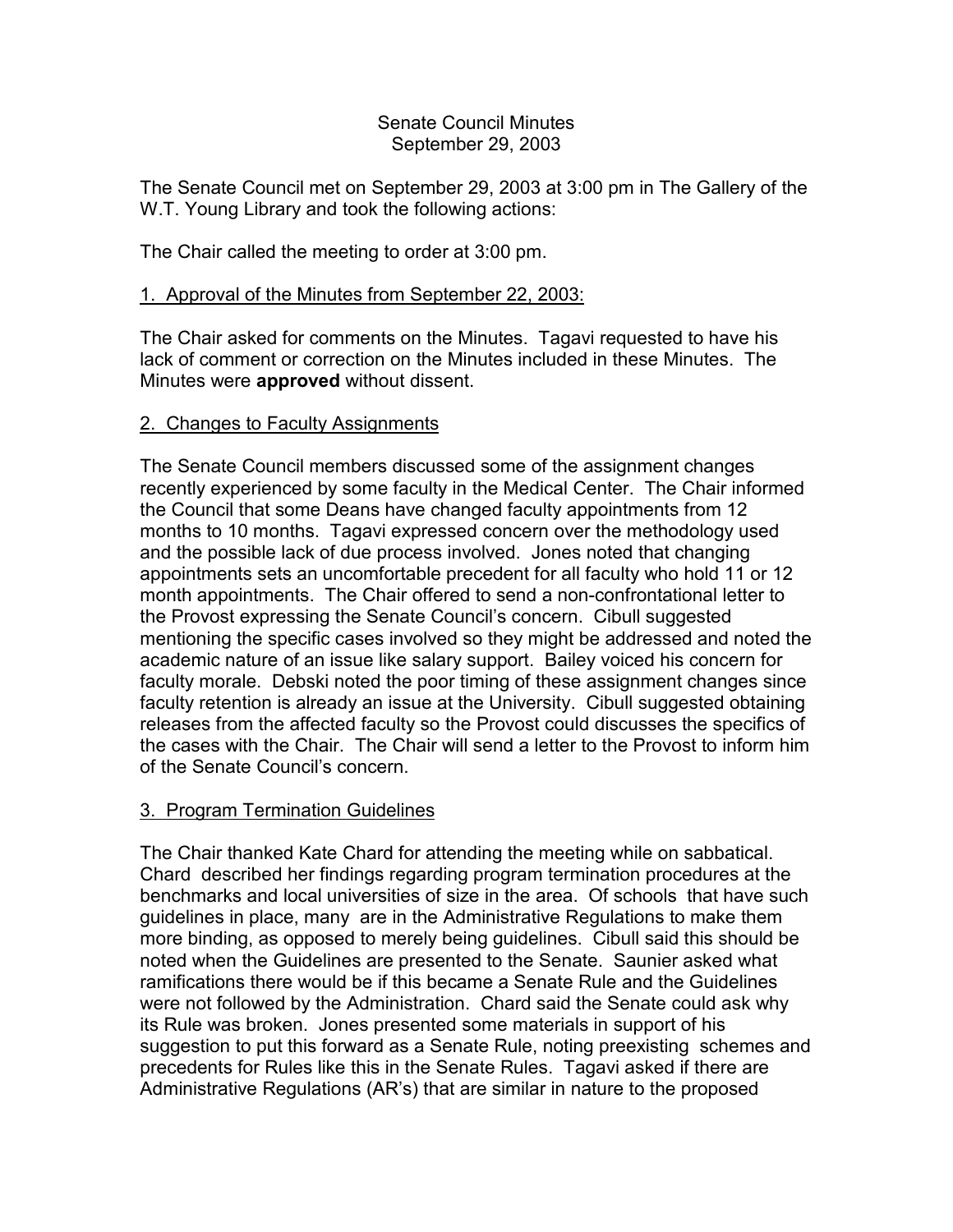Guidelines. Jones noted the Administrative Regulations' are subjectto being changed and interpreted by the President, whereas the Senate Rules would not. Debski worried that, if the Guidelines were presented as potential AR;s , the Administration might not act on them since nothing would compel them to act upon the Senate's recommendation.

Kaalund asked what opposition existed to putting the Guidelines forth for inclusion in the Governing Regulations, noting they would then not be subject to the same sort of revisions or interpretations as AR's. Jones replied that GR's are more policy oriented while the Guidelines are more procedural. Kaalund said the Guidelines would be more effective as Senate Rules than as AR's if including them as GR's was not an option.

Cibull expressed similar concerns. He recommended sending the Guidelines to the Administration for their input before sending them to the Senate as a proposed Senate Rule, believing the President's interest and support would be forthcoming.

The Chair asked if he should send a copy to each of the administrators involved. Cibull requested a cover letter from Chard to accompany the Chair's letter. Chard agreed. Saunier suggested a deadline for feedback from the Administration. Ms. Scott said the document needs to be approved at the October 27<sup>th</sup> Senate Council meeting in order to make the November Senate agenda. Jones suggested setting a feedback deadline of October 22<sup>nd</sup>, which would give the Administration three weeks to respond. Cibull requested that responses be sent to Ms. Scott who would in turn send them to Chard.

The Chair asked for a formal motion. Cibull so moved. The **motion** follows:

The Program Termination Guidelines, which are the product of the Special Committee on Creating Guidelines for Discontinuation of Programs, shall be considered as a Senate Rule. The proposed Senate Rule shall be sent to the President and Provost for their review and input. Feedback is due in the Senate Council office to Rebecca Scott by October 22, 2003 to accommodate the incorporation of changes to the document prior to the October 27, 2003 Senate Council meeting. The proposal will appear on the November University Senate agenda as a discussion item and the December agenda as an action item.

The motion was **seconded** by Kaalund and **passed** without dissent.

## 4. Agenda for the October 13, 2003 University Senate meeting:

The Chair reminded the Senate Council members of the upcoming vote on the Faculty Representation on Search Committees item, which went to the floor for discussion at the last meeting. If passed, it will be recommended to the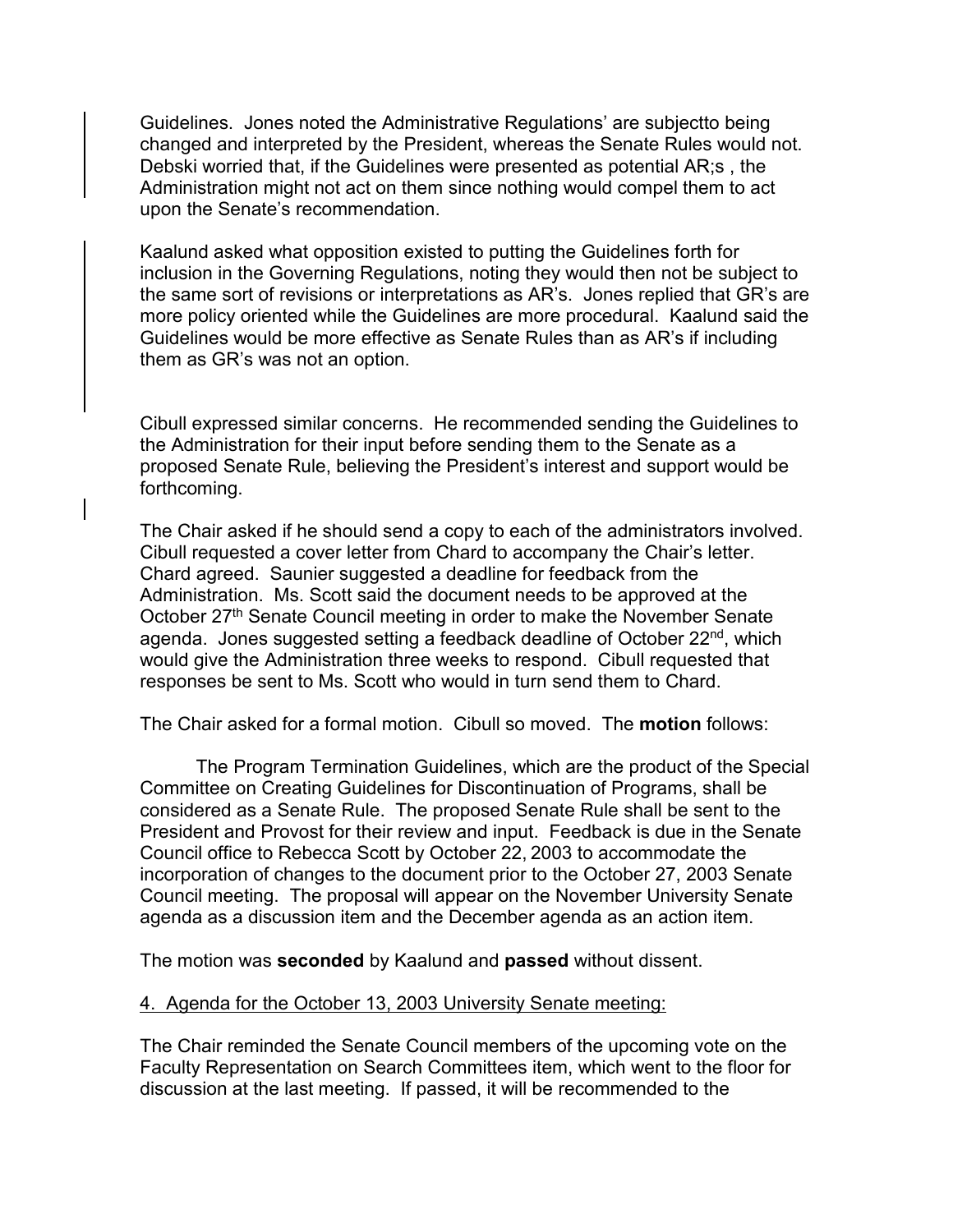Administration for inclusion in the AR's. The Chair asked if anybody from Agriculture was working toward presenting a memorial resolution for Joe Davis. Edgerton thought Loys Mather might be. Tagavi asked who would present one for Singletary. Saunier suggested Charles Roland. The Chair will contact Roland. The Chair noted the presence of a held-over item from the last meeting of the spring semester. The proposed name change for Ophthalmology will be on the agenda. Kennedy asked if the Faculty Trustees should present their reports at the October meeting. The Chair responded in the affirmative.

#### Other discussion:

Kennedy asked Edgerton to report briefly on the progress of the LCC Task Force. Edgerton explained that only one meeting had occurred, adding that more data was being gathered to help the committee make an informed decision. Jones asked when the committee's report was due. Saunier said it was due December 31, 2003. The Chair asked if either Saunier or Edgerton would like to make a progress report at the next Senate meeting. Edgerton suggested contacting Ben Carr to see if he would like to present. The Chair will do so.

Jones reported that the Board of Trustees was beginning to broach the topic of benefits for domestic partners and asked if the Senate Council members would like to begin talking about that subject at this time, noting that the Staff Senate was already discussing it. Cibull felt it was not yet time to begin discussing the subject. Kaalund asked where the President stood on the issue. Jones noted the President's recent address to the UK Lambda chapter in which the President discussed the financial barriers involved. Kaalund suggested the timing was right to look at the issue from a budgetary perspective, given the state and University fiscal issues. Cibull expressed concern over tremendous legal and financial ramifications. Kaalund suggested that having a rough idea of soft numbers would be beneficial to the Senate Council since this issue repeatedly comes up. Tagavi suggested looking to other Universities to see how they have managed this issue. Cibull suggested the Senate Council should not be proactively involved in this issue right now since there are other pressing issues regarding retiree benefits, prescription drug costs, and increasing co-payments. Cibull recommended not commenting until being asked to do so.

#### 5. Administrative and Governing Regulation issues:

Jones presented a recent problem that surfaced with the proposed revisions to the AR's and GR's. The AR/GR Committee made a recommendation to include language in the section pertaining to tenure that read "When an individual under consideration for appointment to an administrative position is also proposed to receive a faculty appointment, the two respective appointments shall be considered independently on their respective merits in accordance with the respective established review procedures". Jones expressed concern over David Watt's attempt, in conjunction with the Deans, to remove this statement. After discussion the Senate Council was divided on the importance of the statement,